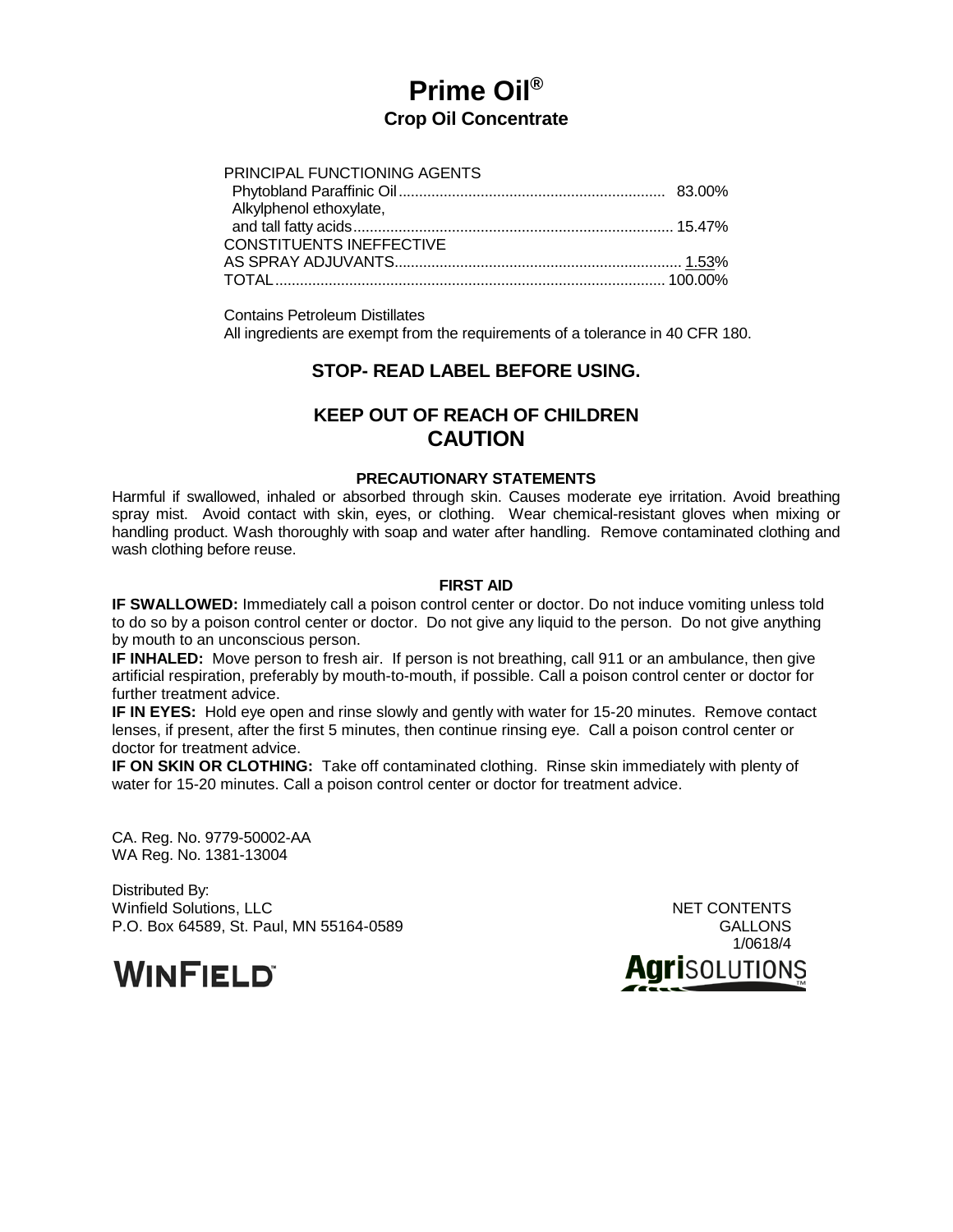#### **GENERAL INFORMATION**

PRIME OIL is a premium crop oil concentrate, consisting of a blend of special nonionic surfactants with phytobland (non-phytotoxic) oil. It is designed for use with a broad range of pesticides including herbicides, insecticides\*, fungicides\* and/or fertilizers\* and micronutrients\*. PRIME OIL increases contact activity of the spray, aids in penetration of plant cuticle, and provides uniform coverage of leaf surfaces. Optimum application and effects can be influenced by the crop, pest, spray equipment, spray volume, pressure, droplet size, spray mixture and environmental factors. Consequently, it is recommended that careful observations of the spray deposit be made and PRIME OIL concentrations be adjusted accordingly.

\*Not for use with these products in California

## **PREPARATION OF SPRAYS**

To prepare agricultural sprays containing PRIME OIL, fill the spray tank half full with water, add the proper amount of pesticide, fertilizer, or micronutrient as directed by its label, and then add the PRIME OIL, agitating during the entire process. Continue to agitate while filling the tank with water and agitate before and during each application to insure a uniform spray.

# **DIRECTIONS FOR USE (EXCEPT CALIFORNIA)**

Sprays containing PRIME OIL and pesticides, fertilizers, or micronutrients should be applied from the same equipment and in the same manner as the pesticides, fertilizers, or micronutrients would be applied alone.

**GROUND:** When ground equipment is used to make the applications, use 1 to 4 pints of PRIME OIL in 20 to 100 gallons of water with proportionately less spray volume for band treatments. Do not exceed 2.5% v/v concentration.

**AERIAL, LOW VOLUME, CDA:** Use 2-8 fluid ounces per acre or follow recommendations on the pesticide label if higher rates are required. When applying aerially, follow pesticide label directions including minimum water volume per acre. Do not substitute PRIME OIL for water required by the pesticide label.

**NOTE:** The above use recommendations are considered to be adequate for most uses. Some pesticides, however, may require higher rates for optimum effect. Follow the pesticide label directions when this occurs.

# **FOR TERRESTRIAL USE ONLY - NOT FOR AQUATIC USE**

# **CALIFORNIA DIRECTIONS FOR USE WITH HERBICIDES ONLY**

Sprays containing PRIME OIL and herbicides should be applied from the same equipment and in the same manner as the herbicides would be applied alone.

**GROUND:** When ground equipment is used to make the applications, use 1 to 4 pints of PRIME OIL in 20 to 100 gallons of water with proportionately less spray volume for band treatments. Do not exceed 2.5% v/v concentration.

**AERIAL, LOW VOLUME, CDA:** Use 2-8 fluid ounces per acre or follow recommendations on the herbicide label if higher rates are required. **NOTE:** When applying aerially, follow herbicide label directions including minimum water volume per acre. Do not substitute PRIME OIL for water required by the herbicide label.

**NOTE:** The above use recommendations are considered to be adequate for most uses. Some herbicides, however, may require higher rates for optimum effect. Follow the pesticide label directions when this occurs.